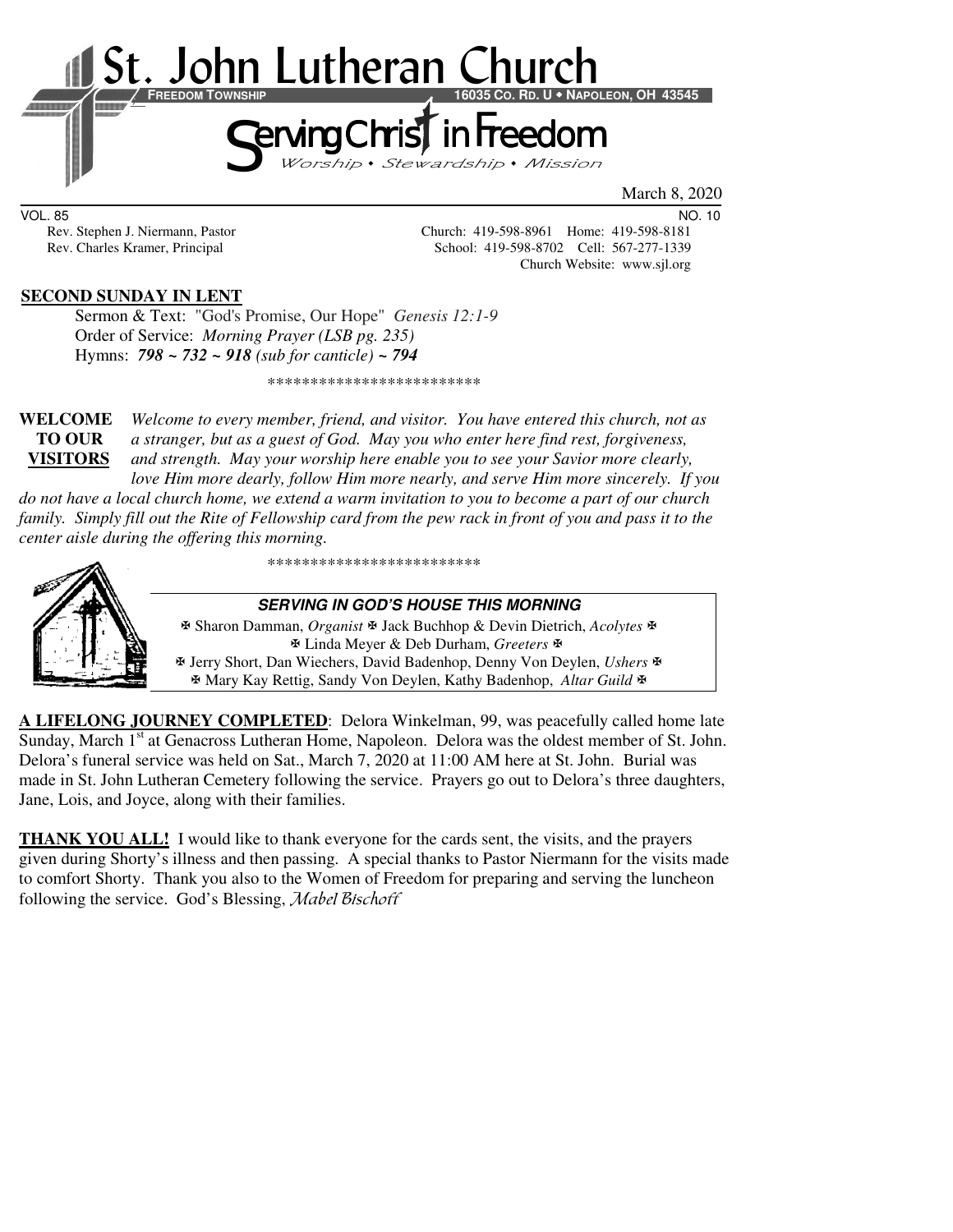|        | In God's House This Week | Online church calendar: www.DynaCal.com/sjl                           |  |  |  |
|--------|--------------------------|-----------------------------------------------------------------------|--|--|--|
| Date   | Time                     | <b>Activities</b>                                                     |  |  |  |
| Today  | 9:00 AM                  | <b>Communion Service</b>                                              |  |  |  |
|        | 10:20AM                  | Adult Bible Class; Sunday School; "The Lamp"                          |  |  |  |
|        | 1:00 PM                  | 4-H Meetings                                                          |  |  |  |
| Tue.   | 8:35 AM                  | <b>School Chapel</b>                                                  |  |  |  |
|        | 12:35PM                  | Energy Agents Assembly in the gym                                     |  |  |  |
|        | 7:00 PM                  | Henry County Spelling Bee @ Holgate; Church Council Meeting           |  |  |  |
| Wed.   | 5:00 PM                  | Lenten Supper; NOTE time change to 5 PM (see bulletin note)           |  |  |  |
|        | 5:45 PM                  | Midweek Confirmation Class $(5:45 - 6:45 PM)$                         |  |  |  |
|        | 6:00 PM                  | <b>Adult Bell Practice</b>                                            |  |  |  |
|        | 7:00 PM                  | Midweek Lenten Service; Offering: Filling Home - Napoleon Campus      |  |  |  |
|        |                          | Acolytes: Parker Woods & Tayah Homan                                  |  |  |  |
|        |                          | Greeters: Elmer & Pat Maassel                                         |  |  |  |
|        |                          | Ushers: Jerry Short, Dan Wiechers, David Badenhop, Denny Von Deylen   |  |  |  |
|        |                          | Altar Guild: Mary Kay Rettig, Sandy Von Deylen, Kathy Badenhop        |  |  |  |
|        | 8:00 PM                  | <b>Adult Choir Practice</b>                                           |  |  |  |
| Thurs. | 6:30 AM                  | Men's Lenten Bible Breakfast (see bulletin note)                      |  |  |  |
|        | 10:00AM                  | Women's Lenten Bible Study (see bulletin note)                        |  |  |  |
| Sun.   | 9:00 AM                  | <b>Communion Service</b>                                              |  |  |  |
|        | 10:20AM                  | Special Voters' Meeting; Adult Bible Class; Sunday School; "The Lamp" |  |  |  |
| Mon.-  | 7:30 AM                  | Morning Meditations, WONW 1280 AM                                     |  |  |  |
| Sat.   |                          | Speaker: Rev. Lee Genter, Christ Our Savior Lutheran – Defiance       |  |  |  |

#### **MATTERS FOR PRAYER** – Please keep these people in your prayers:

- Shut-Ins: *Norma Damman, Renetta Homan,* and *Lester Rabe*
- *Dorothy Gerken, Melba Elling, Eldor Gruenhagen,* and *Lorna Von Deylen*, at Genacross Lutheran Home
- *Evelyn Rohrs* and *Arlene Gerken,* at Assisted Living Genacross Lutheran Home, Napoleon
- *Harold Behrmann,* at Fulton Manor Wauseon
- *Donald Landry,* residing at the Ohio Veteran's Home, Sandusky
- Armed Services: *Justin Atkinson, Jason Rohrs*, *Emily Schroeder, Connor Gerken, Seth Handy*
- *Willie Joost,* recovering from skin graft surgery for burns on his leg
- *Dale VonDeylen,* brother of Deb Durham and Dave VonDeylen, who is undergoing tests for cancer at the OSU hospital

**SPECIAL VOTERS' MEETING:** There will be a Special Voters' Meeting next Sun., March 15 after the worship service in the sanctuary. The only item of business will be to recommend issuing a call to Mrs. Haley (Gruenhagen) O'Neil to become our  $3<sup>rd</sup>$  & 4<sup>th</sup> grade teacher for next school year.

**ANNUAL CHURCH CLEANING** – The list of the people for this year's annual church cleaning is available on the narthex table. If you are on the list and feel you are not physically able to help with the cleaning for whatever reason, let your co-chair know and we'll make a note of that. Thank you!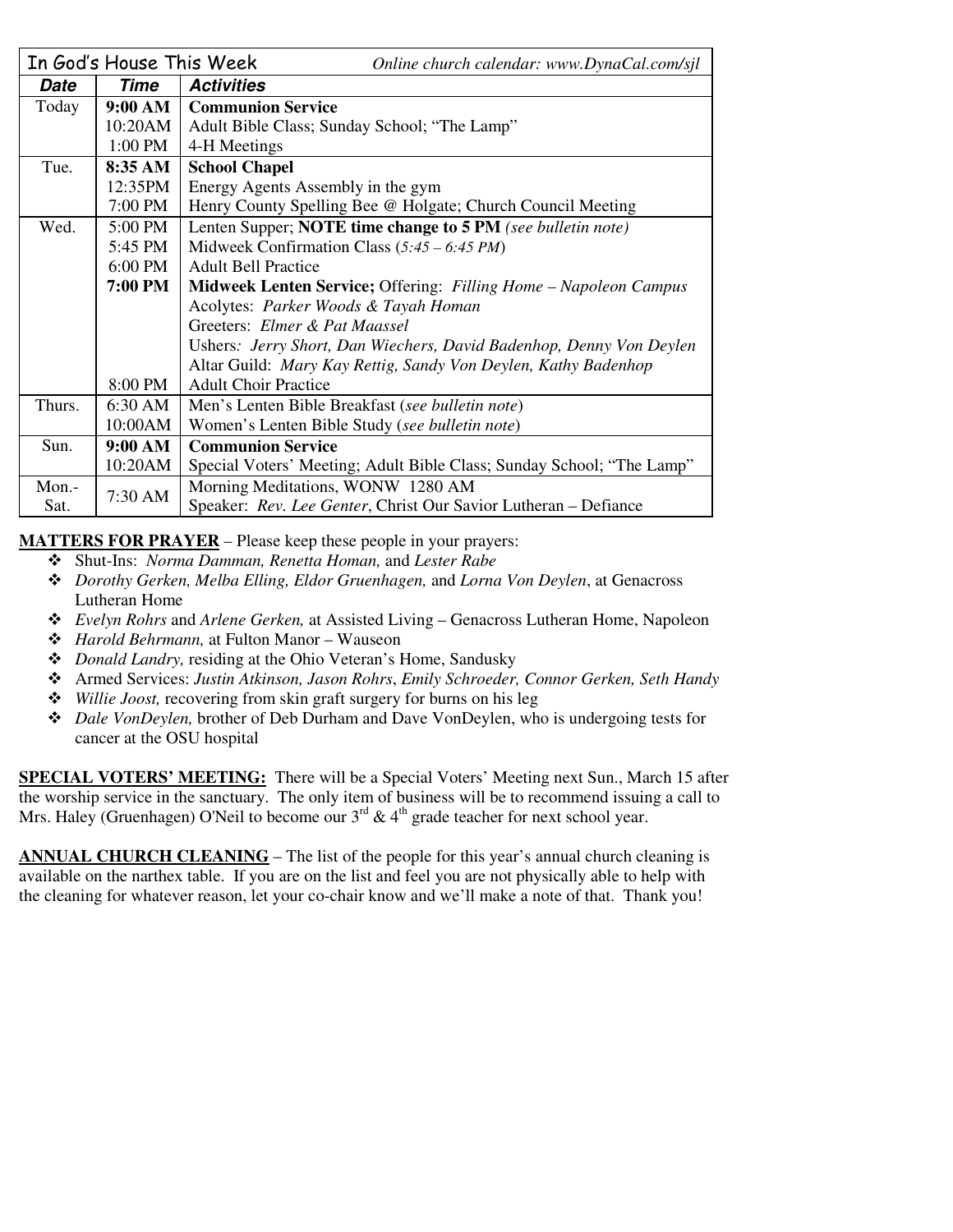# Lent Midweek 2020

After all the tragedies that befell him in rapid succession, Job comes to the point in the third chapter where he curses the day of his birth and wishes he had never been born. "Why, why, why?" Job cries out. And can we fault the man for feeling this way? Have you ever felt that way?



Martin Luther asserted that the book of *"Job is magnificent and sublime as no book of Scripture."* Others have called this book "the Shakespeare of the Bible." The early Christian scholar Jerome called *The Book of*

*Job* an "eel," since the more one tries to contain it, the more slippery it becomes! The purpose of our Lenten emphasis is to learn how to apply *The Book of Job* to our lives so that it becomes less like an eel and more like a loving companion through life's dark valleys.

# **Lent Midweek Service III ~ Wednesday, 7:00 p.m. Theme: "Learning to Lament" (Job 3:1-26) Offering: Filling Home of Mercy, Napoleon**

**To Prepare: Read Job 3:1–26 and consider the following questions:** 

- 1) Five times in chapter three Job cries out "Why?" How can you relate?
- 2) Say what you will about this chapter, but at least Job let's God know his feelings. How is this an important step towards healing?
- 3) Job laments, "What I feared has come upon me; what I dreaded has happened to me" (*Job 3:25*). What was Job's greatest fear? What is your greatest fear? How will God help you if your fears, like Job's, become facts?

**LENTEN SUPPERS:** Each Wednesday the  $6<sup>th</sup>$  thru  $8<sup>th</sup>$  graders will host Lenten suppers. The students will be raising funds in support of their class trip to St. Louis in June of 2020. This week's Lenten Supper menu is: *Chicken Pie, Salad, Bread, Dessert,* and *Drink.* Serving time is 5:00-6:30 p.m. Some of these dinners are a Thrivent Action Team Event. Any congregation member interested in donating a dessert for these suppers can drop off their dessert at the church prior to 5:00 PM.

**CHOICE DOLLARS TO DESIGNATE**: Great news from our local Thrivent Rep. Doug Kossow! There are 2019 Thrivent Choice Dollars (*a sizable amount*) that have not been designated by members of our congregation. Even though it's 2020, your 2019 dollars can still be designated until March 31, 2020. **TODAY** Thrivent Reps Doug & Tyler Kossow will have a table set up in the side hallway to assist those Thrivent members to designate their Choice Dollars to the church, school, or preschool.

Not sure if you have Choice Dollars to designate? Stop by to find out! If you are not able to stop, you can call the Thrivent office in Ridgeville Corners at 419-267-0113 to designate your dollars.

**WOMEN OF FREEDOM MEETING**: The next Women of Freedom meeting will be held on Tues., March  $17<sup>th</sup>$  at 7:00 PM. Come join us and help serve the Lord here at St. John. Hope to see of you there! NOTE: The LWML Quarterly Odes are also available on the narthex table.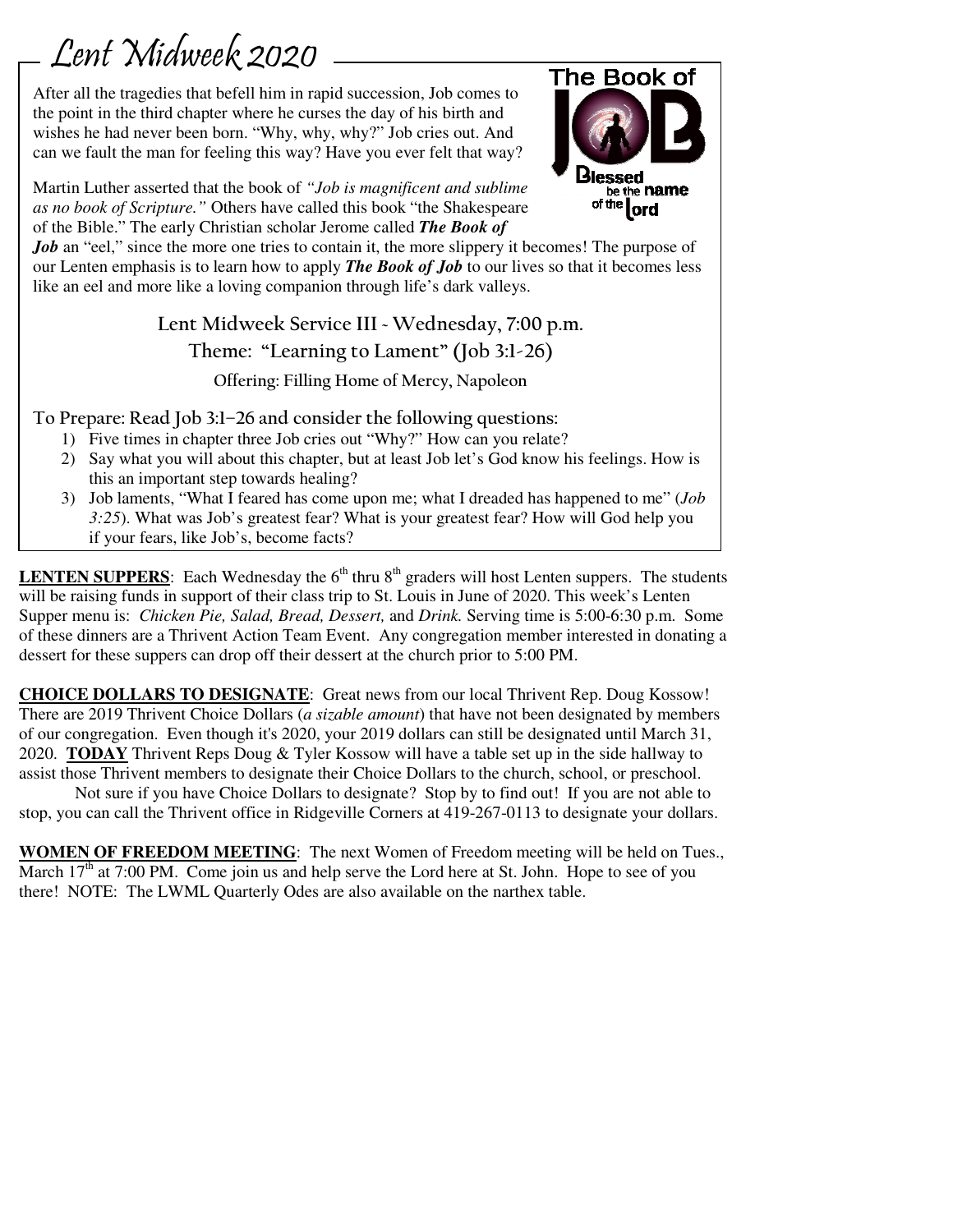| <b>FINANCIAL FACTS:</b> | Home Fund  | Synod & Missions | <b>Building Fund</b> |  |
|-------------------------|------------|------------------|----------------------|--|
| Weekly Need             | \$9,792.78 | \$500.00         | \$961.54             |  |
| Rec'd 03/01/20          | \$8,323.50 | \$179.00         | \$575.00             |  |
| <b>ATTENDANCE: 210</b>  |            |                  |                      |  |

2<sup>ND</sup> LENTEN SERVICE: \$851.00 – Good Shepherd Church for Deaf; Attendance: 100

**MEMORIALS** for *Willie Gerken*: \$3,495.00 to St. John Lutheran Church – Home Fund; \$90.00 to St. John Endowment Fund; \$50.00 to St. John School Library

**BIBLE STUDIES DURING LENT!** Often during the season of Lent, Christians will give up something  $-$  desserts, sweets, screen time, etc.  $-$  as a reminder that Christ gave up His life for us. This is a fine devotional practice. **But you should also consider committing to something new for Lent,** as a reminder of the commitment Christ made to go to the cross for us! And what could be a better, more salutary, commitment than to



attend a Bible study during these weeks? In the spirit of St. Paul who wrote, *"I want to know Christ" (Phil 3:1),* join us! Lent Bible study options are:

### • **"WHO AM I? WHAT AM I DOING HERE?" (Sunday mornings during Lent)**

 These are the big questions that eventually confront everyone, and they do not go away with time. People try to quell the nagging of these questions with distractions and with rationalizations, but the questions refuse to go away; they demand an answer.

 **God has the answers!** This six-session, video-based Bible study will be conducted on the six Sundays of Lent after worship, starting next Sunday. **This morning we go back to the beginning to find out what God says about who we are.** Join us as we grow closer to Jesus and to each other in the study of God's precious Word.

#### • **"JOB" - MEN'S BREAKFAST STUDY (Thursday mornings during Lent)**

 Each Thursday during Lent, we will gather in the fellowship hall at 6:30AM for breakfast and for a Bible study that coordinates with the midweek Lenten theme on *The Book of Job*. It's a stomach-delighting, soul-nourishing way to start your day! Please join us!

#### • **"WHATEVER" - WOMEN'S LENTEN STUDY (Thursday mornings during Lent)**

 In the culture, we use the word "whatever" is a very dismissive way, as if to say we just don't care about things. St. Paul, however, uses that word in his letter to the *Philippians* to draw attention to the things we should care about the most – whatever is true, whatever is noble, whatever is right, etc. (Phil. 4:8)

 Join us for a women's Lenten Bible study titled, *"Whatever: Keeping Your Heart in Tune With Whatever Life Brings."* **This study will be Thursday mornings during Lent, 10:00- 11:15AM** *(we may not go the full time, but we'll never go past 11:15)*. Meet in the north fellowship hall. Our study leader is Nancy Nemoyer, an LC-MS commissioned deaconess and former director of the deaconess program at Concordia University, Chicago.

**IF YOU'RE EVER IN A PINCH** and could use a little help, the *Good Neighbor Fund* is there to assist you too! Please don't be bashful about asking – everything is strictly confidential. Just give Pastor Niermann a call, and we'll see what we can do!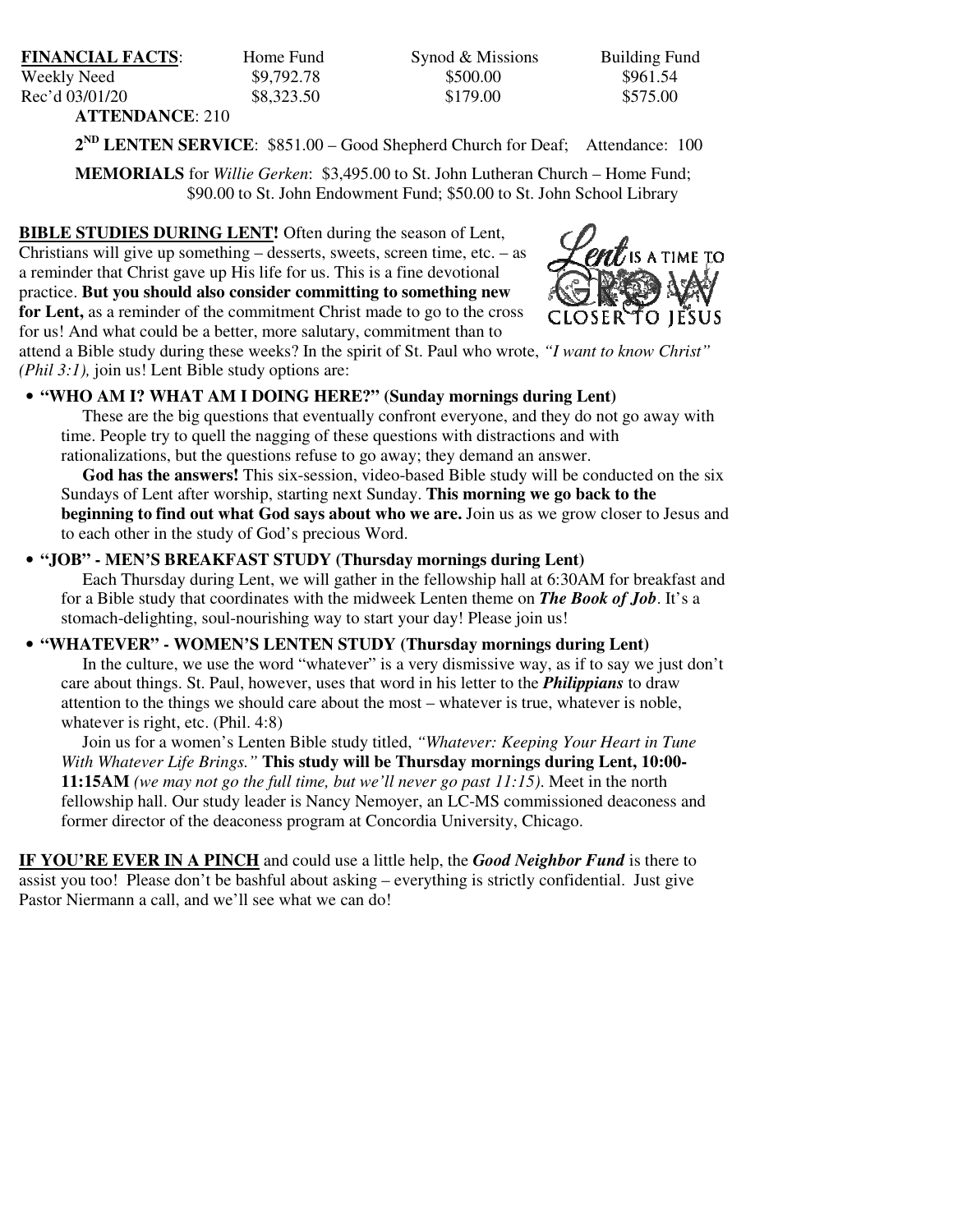**EASTER FLOWER ORDERS**: **Order deadline is Monday, March 16th .** We are now taking orders for the various flowers to purchase "in memory of" or "in honor of" someone special in your life. Orchid order forms are available on the narthex table. Drop your order form and payment to **St. John Lutheran Church** into the container at the narthex table or return to the church office. Don't wait till the last minute! No late orders can be taken!

**NEXT UP...VBS VOLUNTEERS** – Very soon we will begin the process of signing up volunteers for Vacation Bible School 2020. As in years past, we will need 'Story Tellers' to tell the day's Bible story and to teach its lesson, aids to help the students memorize Bible verses, a craft coordinator and helpers, a snack coordinator and helpers, and an activities coordinator and helpers. We will also need some youth volunteers to help as guides to help groups of students get where they need to be, and to be general helpers. **Watch for the sign-up list soon!**



**REV. GEORGE MAASSEL MEMORIAL COMMUNITY OUTREACH GRANTS** – This is a reminder that a number of years back, the family of Rev. Maassel gave a gift to the congregation, which we subsequently decided to use as grants for any church organization planning an event that has local community outreach as a focus. If you're organization is planning something that is related to community outreach and has the specific intent of inviting non-members and following up on them, please consider applying for one of these grants. An information page and application is available on the documents area of our website, www.sjl.org.

**OLD SCHOOL RENOVATION BROCHURES** – Recently the *Old School Renovation Finance Committee* sent out a mailing to St. John Lutheran Church members and to SJLS Alumni with an informational brochure about the Old School renovation, and the opportunity to participate in this project through monetary gifts. If you would expect to have received this mailing but for some reason did not, please accept our apology (nothing is perfect in this world), and pick up one of these brochures in the narthex. **Thank you to everyone for your gifts and donations to this project!** 

**ENROLLMENT FOR PRESCHOOL**: The St. John Lutheran Preschool is now accepting enrollment applications for 2020-21 school year. Anyone interested in enrolling your child in our preschool program should contact the school office at 419-598-8702 to request an enrollment packet and/or turn in their registration form. Preschool registration is now open to the public, so be sure to register soon. There is a non-refundable \$30 registration fee that must accompany your registration.

**KINDERGARTEN CLINIC & ELIGIBILITY** for students entering Kindergarten in the fall of 2020! The St. John K-clinic will be held on Tuesday, March 31st beginning at 1:00 PM. **Napoleon Area Schools and St. John Lutheran School's eligibility date for entering Kindergarten is that a child must be five years old on or before September 30th to enroll in Kindergarten.** Items needed for our St. John clinic are: An original and/or certified copy of their birth certificate; a physical dated after August 2019 (*if available*); immunization records; Social Security number; child custody documents if applicable; and the baptism date/baptismal certificate, or dedication date. *NOTE: If your child is enrolled in our Preschool program, we already have the items listed above and you will not need to bring them the day of the clinic.*